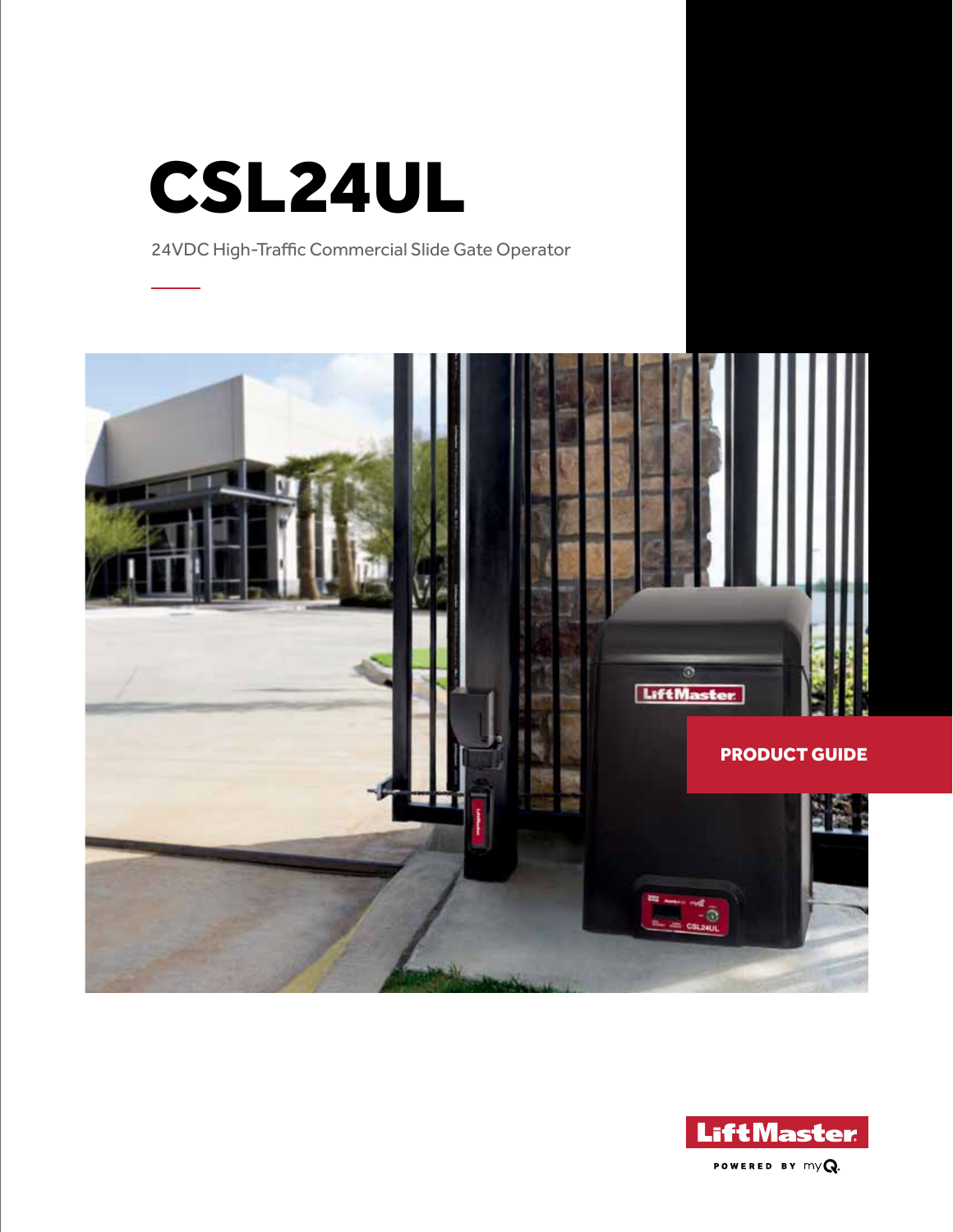# CSL24UL

## 24VDC High-Traffic Commercial Slide Gate Operator

This continuous duty operator is ideal for high-traffic applications that demand workhorse reliability. It provides automated entry for all types of commercial facilities and communities as well as visibility and control over your access points via myQ applications.

#### Popular features

#### Powered by myQ<sup>®</sup>

For full insight and control over community and facility access points. Monitor and control multiple communities with Smart Community Control. Improve warehouse efficiency and productivity with Smart Facility Access.\*

#### Smooth Start/Stop Operation

And mid-travel reversal extend operator life.

#### Battery Backup

Provides seamless access by providing standby power when the power is down.

#### Commercial Gear-Driven Transmission Provides unsurpassed reliability.

#### Manual Disconnect

When unlocked allows gate to be opened manually.





#### Security+2.0°

Safeguards facility access with rolling code technology, opening for registered devices only.

#### Wireless Dual-Gate Communication

Synchronizes gate operation and eliminates costly trenching; set speed independently if needed.

#### Quick Close and Anti-Tailgate

Quickly secures the property, preventing unauthorized access.

#### Fire Department Compliance

Allows gate to auto-open upon loss of AC power or battery depletion.

#### UL® Listed

Gate operators with monitored safety entrapment protection devices.

#### Streamline access, enhance security

myQ Community Control is a cloud-based platform that lets you conveniently manage and control multiple access points across all facilities or communities in your portfolio from a single dashboard. With 24/7 monitoring capabilities and real-time activity alerts, you'll know instantly if a suspended code is being used or a there is a nuisance at the entrance.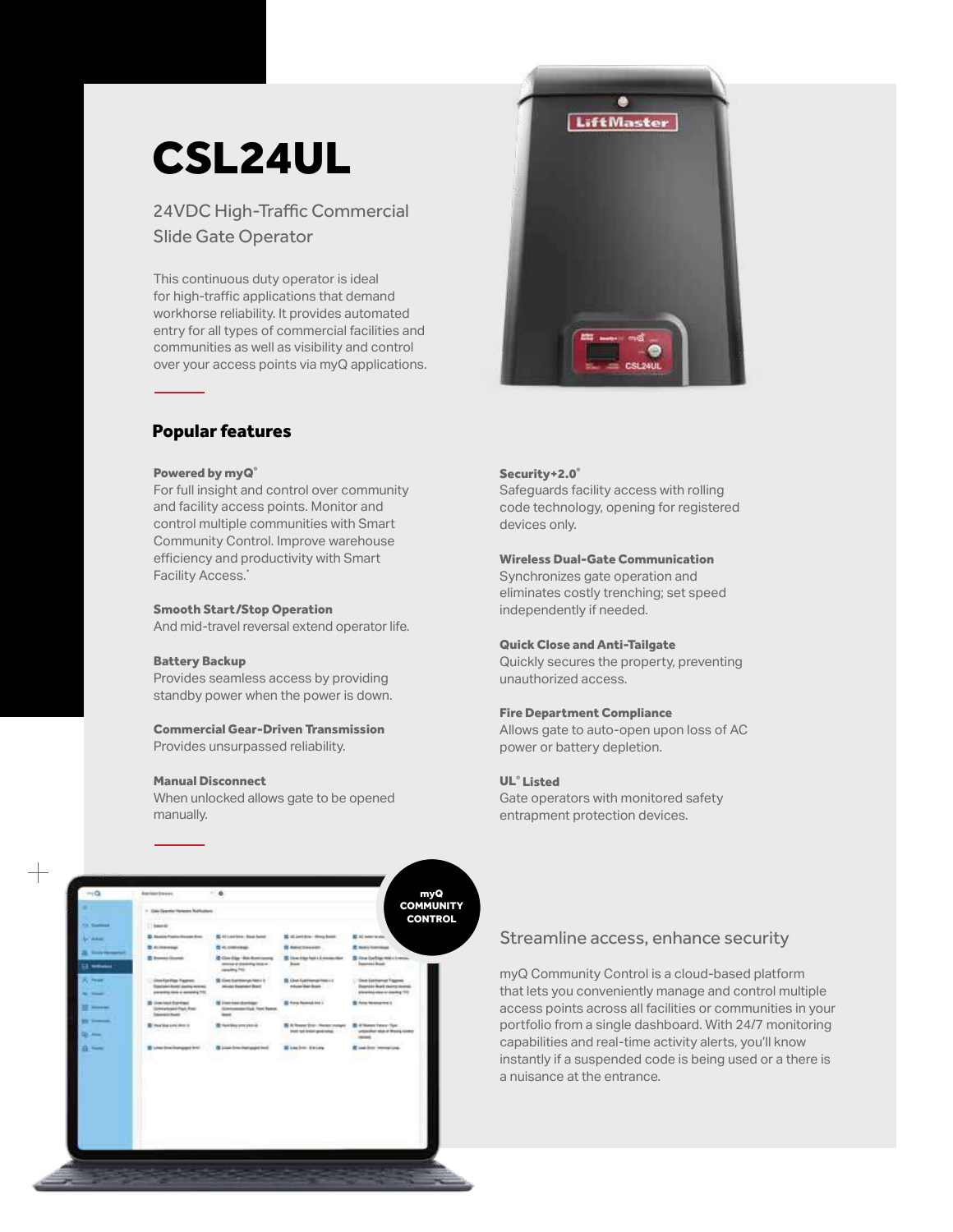

#### **CAPXLV**

#### Connected Access Portal, High-Capacity with Video

Cloud-based access control for residential communities and facilities alike; plus enhance your monitoring capabilities with subscription-based live video streaming and recorded events.

#### The total solution Compatible accessories

#### LMTBUL

Monitored Through-Beam Photo Eyes Includes a heater for high performance in most environments; max. range: 90 ft.

#### LMWETXU

#### Monitored Wireless Edge Transmitter

Low-energy Bluetooth® connection between a LiftMaster Monitored Resistive Edge and the gate operator; max. range: 130 ft.\*

#### EDGES

Monitored Safety Entrapment Edges Small/large edges that sense obstructions.

#### LOOPDETLM

Plug-in Loop Detector Prevents a gate from closing on a vehicle; efficient for max cycles on battery backup.

#### 828LM

#### Internet Gateway

Connects myQ-enabled gate operators to the Internet for control through the myQ app.

### Included accessories

╅



Monitored Retro-Reflective Photo Eye Enhanced retro-reflective photo eye now with heater and wider beam, engineered to stay aligned; max. range: 50 ft.



Monitored Small Profile Resistive Edge Senses obstructions.

LMRRUL S505AL LMWEKITU (CSL24ULWK ONLY)



Monitored Wireless Edge Kit Low-energy Bluetooth® connection between a LiftMaster Monitored Resistive Edge and the gate operator; max. range: 130 ft.\*